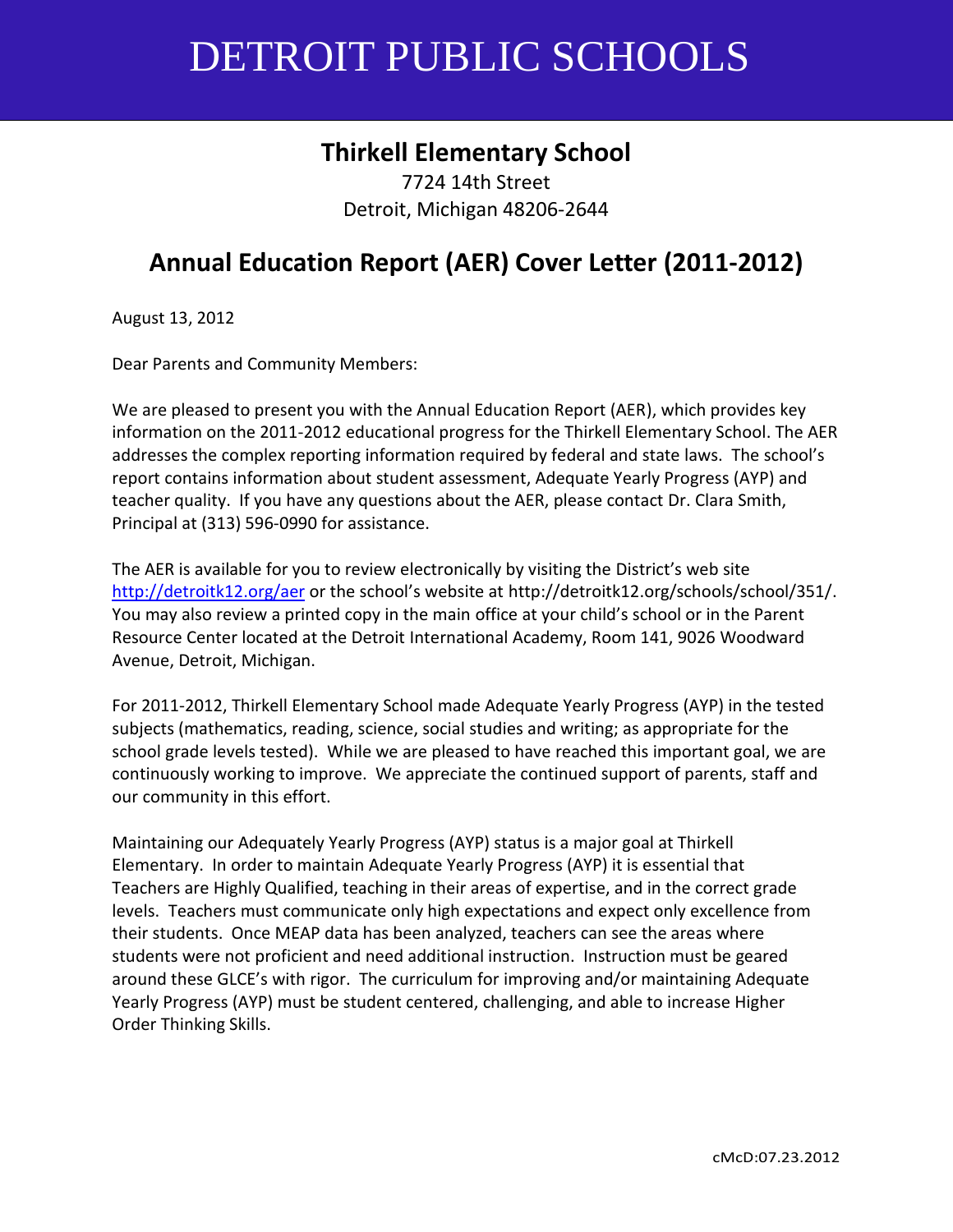Teachers must work with Teacher Leaders in grade levels to develop pre and post tests, lesson plans, bell work, and homework that focus on deficient skills and GLCE's that are congruent with the Michigan Education Assessment Program (MEAP).

Attendance is another major factor in maintaining and/or improving Adequate Yearly Progress (AYP). There must be frequent newsletters and phone calls to parents stressing the importance of students attending school daily. The school must be viewed as a learning institution where goals are met, careers are determined, and dreams become realities.

#### **Parent Involvement**

A parent brochure will be created to give parents helpful tips on test taking strategies as well as example test and released items for the MEAP. Parents will be encouraged to listen to their child read daily along with general techniques for enhancing comprehension. A webinar will be created where teachers share with parents and students skills and concepts that are difficult for student mastery.

The school will continue to work with the Local School Community Organization (LSCO) to encourage parents to attend academic in-services for reading and mathematics, homework help, as well as in-services that explains Adequate Yearly Process (AYP). Parents with students taking the MEAP (Grades 3 through 5) will learn how to interpret their child's MEAP scores and compare the School's and District's MEAP summaries.

Parents will be invited to join the Parent Connection and encouraged to attend the numerous workshops that will be presented throughout the school year by the Parent Connection at the local Parent Centers. Parents are encouraged to volunteer, serve as hall monitors, room moms and dads, service and patrol supervisors, crossing guards, mentors, as well as assist in our Title 1 Before and/or After School Tutorial Programs.

State law requires that we also report additional information.

# **Process for Assigning Pupils to the School**

During the 2011-2012 school year Open Enrollment Detroit Public Schools implemented the "Open Enrollment Initiative." This initiative allows students to elect to attend any Detroit Public School without being required to live within the boundary for that school. The "Open Enrollment Initiative" does not apply to the Examination High Schools, or Application Schools. Parents may enroll their child(ren) in the school of their interest as long as the school has not reached capacity for their particular grade. Enrollment preference is given to students who live within the boundary of a school. It should also be noted that transportation will not be provided for students who select a school outside of the boundary of their home school. "Open

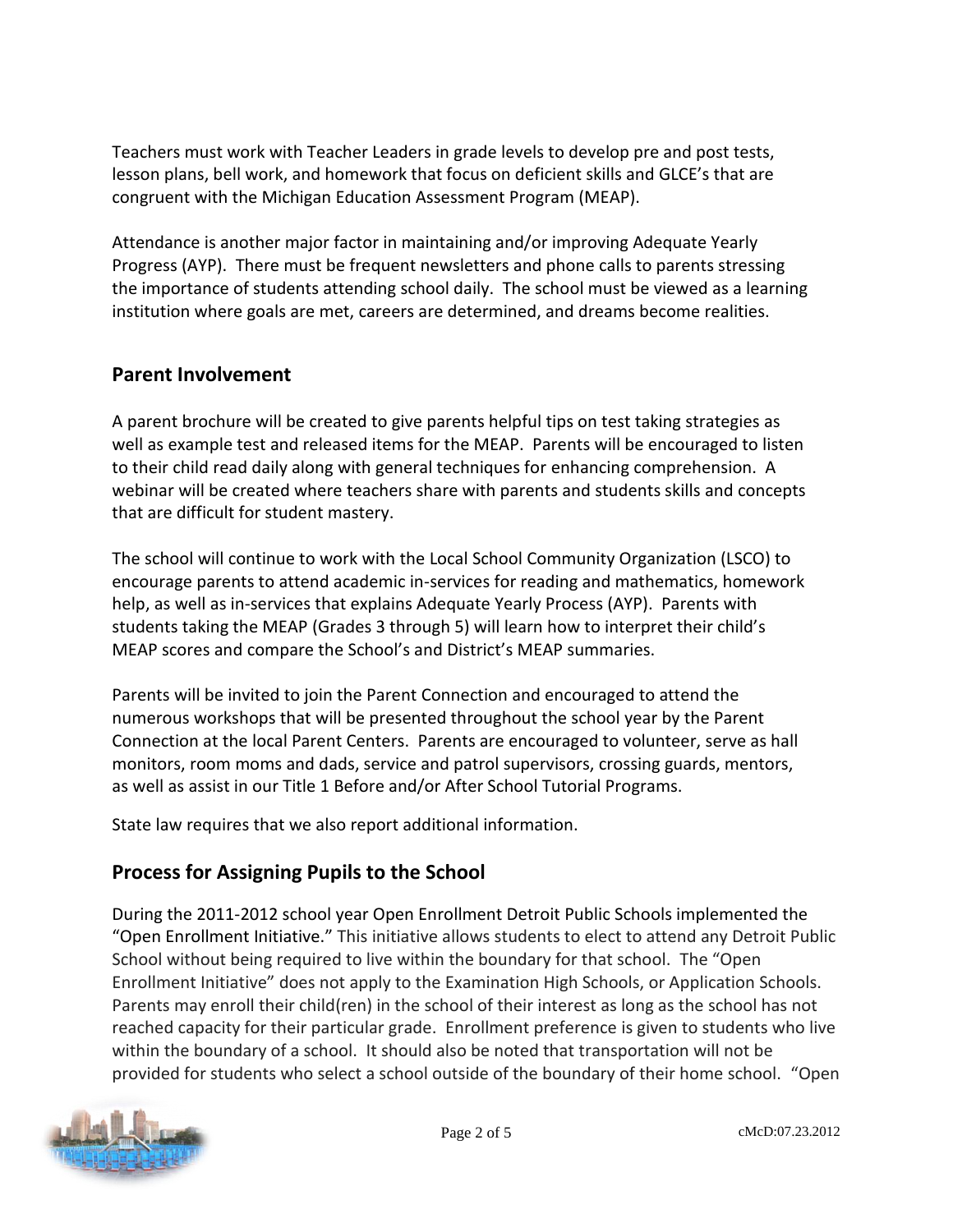Enrollment Initiative" resources can be found on our web-site at: http://detroitk12.org/resources/prospective\_students/.

#### **School Improvement Status**

| Year      | <b>School Improvement Status</b> |  |
|-----------|----------------------------------|--|
| 2011-2012 | No AYP $\sim$ AYP Met            |  |
| 2010-2011 | $N/A \sim AYP$ Met               |  |

# *Detroit Public Schools' Core Curriculum:*

Consistent with the Detroit Public Schools Academic Plan for 2012-2013**,** there are aggressive plans to accelerate the rate of student achievement and to ensure that students graduate with the academic and social skills necessary for success in college and the workplace.

# **Specific curriculum actions are based on the District's five (5) pillars of student achievement:**

- I. Talent management,
- II. High quality teaching and learning,
- III. Rigorous, transparent and continuous improvement cycle,
- IV. Customer service approach to community and each other, and
- V. A secure, inclusive and dynamic culture.

An Executive Summary of The 2012-2013 Academic Action Plan, is available online at [http://detroitk12.org/content/wp-content/uploads/2012/05/FINALAcademicPlanExecutive-](http://detroitk12.org/content/wp-content/uploads/2012/05/FINALAcademicPlanExecutive-Summary_2012.pdf)[Summary\\_2012.pdf](http://detroitk12.org/content/wp-content/uploads/2012/05/FINALAcademicPlanExecutive-Summary_2012.pdf).

#### **Access to the Core Curriculum**

The instructional strategies and grade level expectations are aligned to the State standards and the NAEP. This represents the core curriculum, which is supported by the texts, materials, computer software and other school level resources used daily in the classrooms. All of the professional development activities are aligned to the core curriculum.

The implementation is a process delineated in the District Plan. This plan serves as the framework for each school's academic achievement plan.

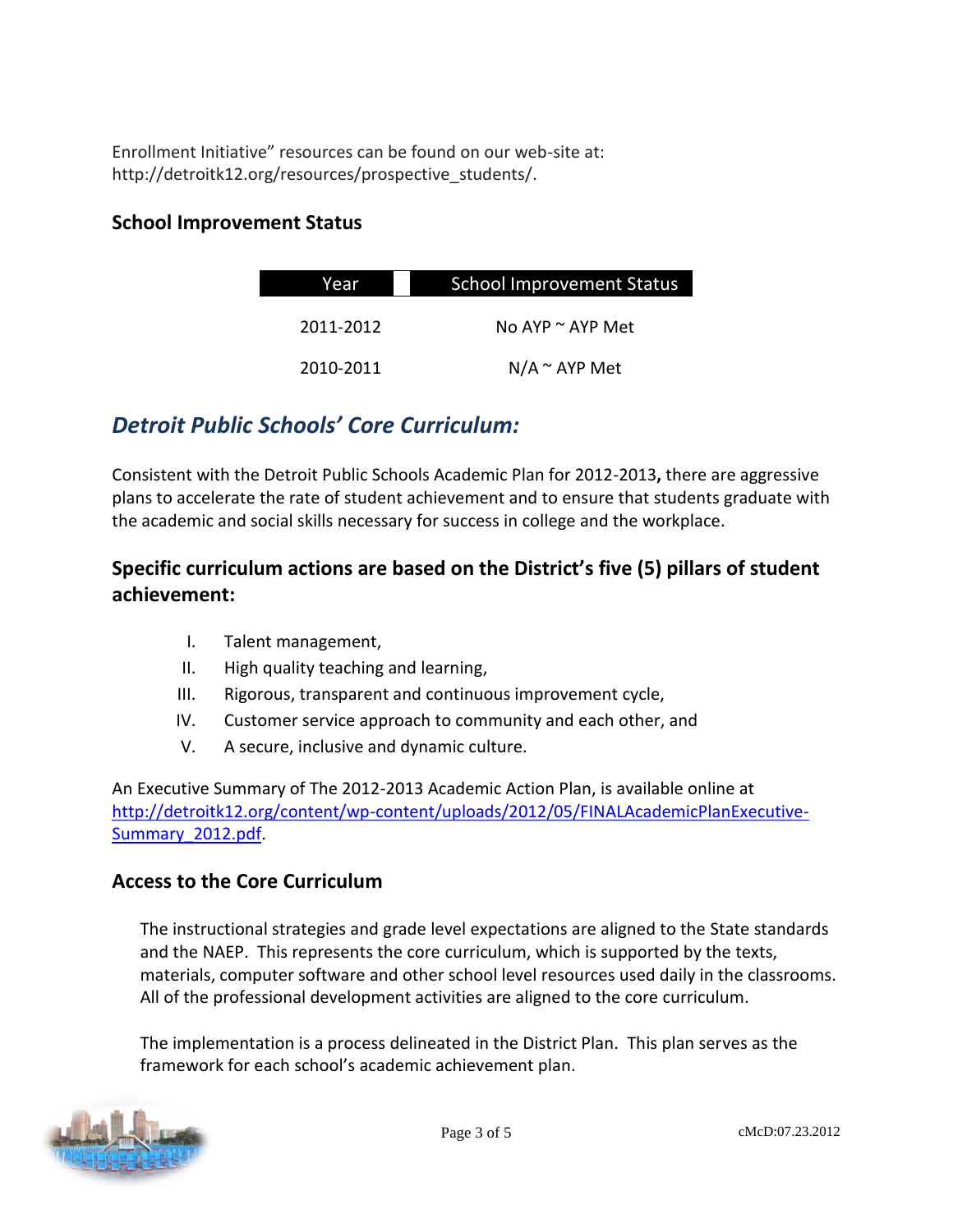# **Access to the Core Curriculum: (Continued)**

The frequent monitoring of the implementation of these plans are conducted by the school diagnostic visits, review of the benchmark assessments, use of the teacher evaluation tool and adherence to the pacing calendar.

The variances from the State plan can be found in the grade level expectations, which are also aligned to the higher standards of NAEP.

A Summer Parent University is offered with classes to increase parenting skills, early childhood literacy, adult literacy and GED. During the school year, the Regional Parent Resource Center is a vehicle for parents and other community members to participate in regular and on-going informational and participatory sessions focused on curriculum and instruction. Learning Village (an online instructional management system)

Web updates and semi-annual progress reports are also a means to disseminate information to parents and the community.

Detroit Public Schools Core Curriculum is currently under revision. Pacing Charts and Curriculum guides will be posted to the Division of Teaching and Learning under the Leadership page of our web-site in the near future.

#### **Parent Engagement**

- $\cdot$  Use the technology portal for parents to view daily lessons and to communicate with teachers.
- ❖ Implement and follow through with the parent contracts.
- $\div$  Use the Parent Resource Center to engage parents in innovative workshops and sessions that are practical and will result in parent support to students at home.

#### **Student Achievement Results**

Aggregate Student Achievement Results and Detroit Public Schools Quarterly Benchmark Assessment in Reading and Mathematics for Thirkell Elementary School can be found on the Detroit Public Schools' web-page at the Research, Evaluation and Assessment site at [http://detroitk12.org/data/rea/.](http://detroitk12.org/data/rea/) The following reports are available:

#### **Student Achievement Results (Continued)**

District Profile Report

- Individual School Profile Reports
- Combined School Profile Reports